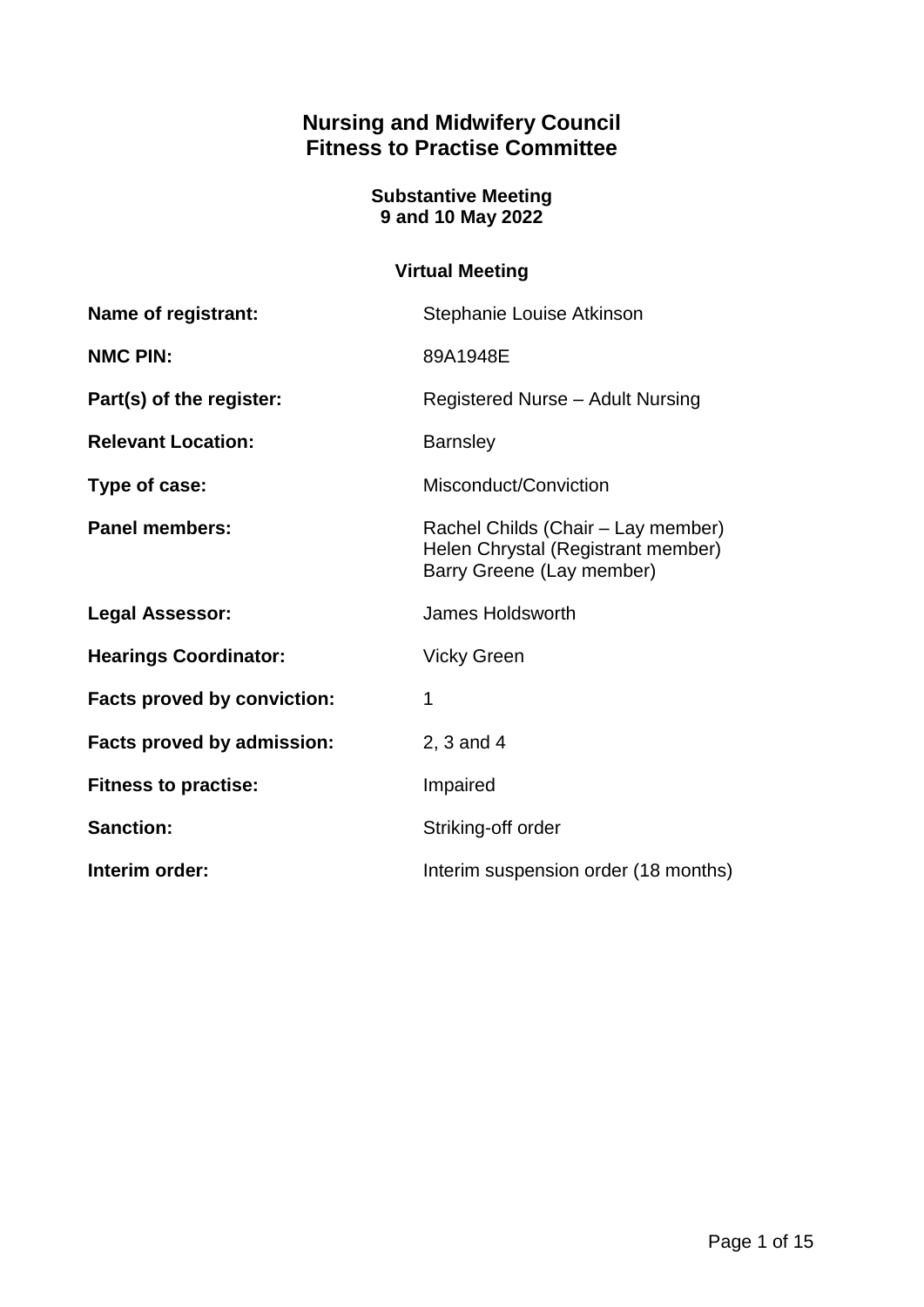## **Decision and reasons on service of Notice of Meeting**

The panel was informed at the start of this meeting that the Notice of Meeting (the Notice) had been sent to Miss Atkinson's registered email address on 4 April 2022.

The panel took into account that the Notice provided details of the allegations, that the meeting will take place on or after 9 May 2022 and the nature of the meeting.

The panel accepted the advice of the Legal Assessor.

In the light of all of the information available, the panel was satisfied that Miss Atkinson has been served with the Notice in accordance with the requirements of Rules 11A and 34 of the Nursing and Midwifery Council (Fitness to Practise) Rules 2004, as amended (the Rules).

Having had sight of the charges and all of the evidence in this case, the panel was satisfied that it was appropriate for this case to be considered by way of a meeting. It particularly took into account the fact that Miss Atkinson had herself requested that her case should be considered at a meeting rather than a hearing.

### **Details of charge**

That you, a registered nurse,

1. At South Yorkshire Magistrates Court, on 16 October 2019, were convicted of Assault Occasioning Actual Bodily Harm, contrary to section 47 of the Offences Against the Persons Act 1861.

2. Did not disclose the conviction set out in charge 1 to your employer, NHS Professionals.

3. Did not disclose the conviction set out in charge 1 to the Nursing and Midwifery Council.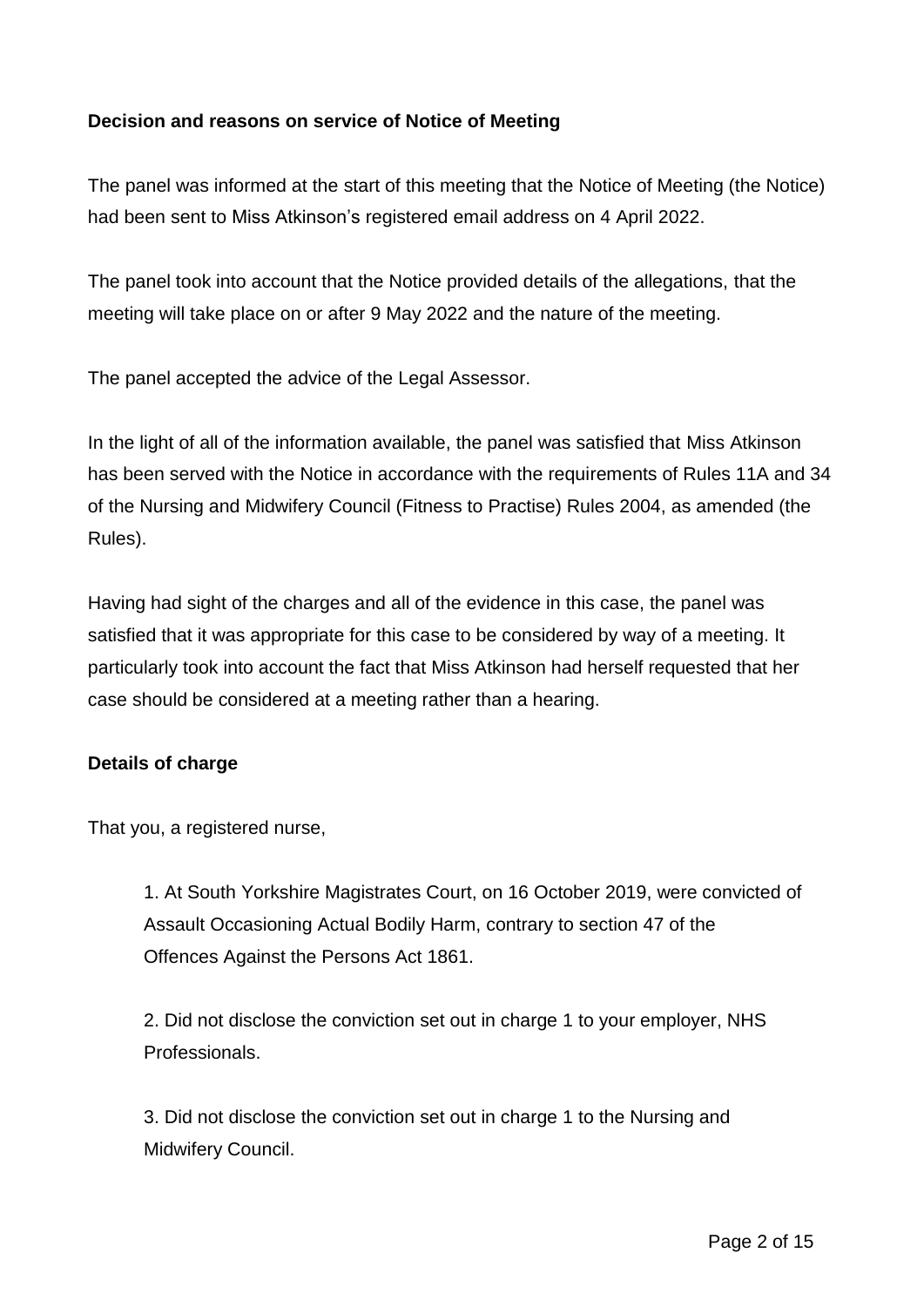4. Your actions as set out at charges 2 and/or 3 were dishonest in that you knew you had a duty to inform NHS Professionals and/or the Nursing and Midwifery Council of your conviction and by not doing so you were seeking to avoid the potential consequences of the conviction coming to their attention.

And in light of the above, your fitness to practise is impaired by reason of your conviction as set out in charge 1, and your misconduct as set out in charges 2, 3 and 4.

## **Decision and reasons on facts**

Charge 1 concerns Miss Atkinson's conviction and, having been provided with a copy of the certificate of conviction, the panel finds that charge 1 is found proved in accordance with Rule 31 (2) and (3).

In respect of charges 2, 3 and 4, the panel noted Miss Atkinson's written responses in which she has made full admissions to these charges. The panel therefore finds charges 2, 3 and 4 proved in their entirety, by way of Miss Atkinson's admissions.

### **Background**

On 24 November 2018, following a disagreement with a 70 year old female (Person A) at the Trades Working Men's Club in Barnsley, Miss Atkinson pushed Person A to the floor. The assault resulted in Person A sustaining a fracture to the right neck of her femur which resulted in her needing an operation. Following this incident, Miss Atkinson was subject to a police investigation and she was subsequently charged with assault occasioning actual bodily harm.

On 16 October 2019 Miss Atkinson attended Barnsley Magistrates' Court and pleaded guilty to assault occasioning actual bodily harm. She was subsequently sentenced on 20 November 2019. During sentencing, it was noted that the offence was so serious because Person A was elderly and considered to be vulnerable. Miss Atkinson was sentenced to 26 weeks imprisonment which was suspended for 12 months.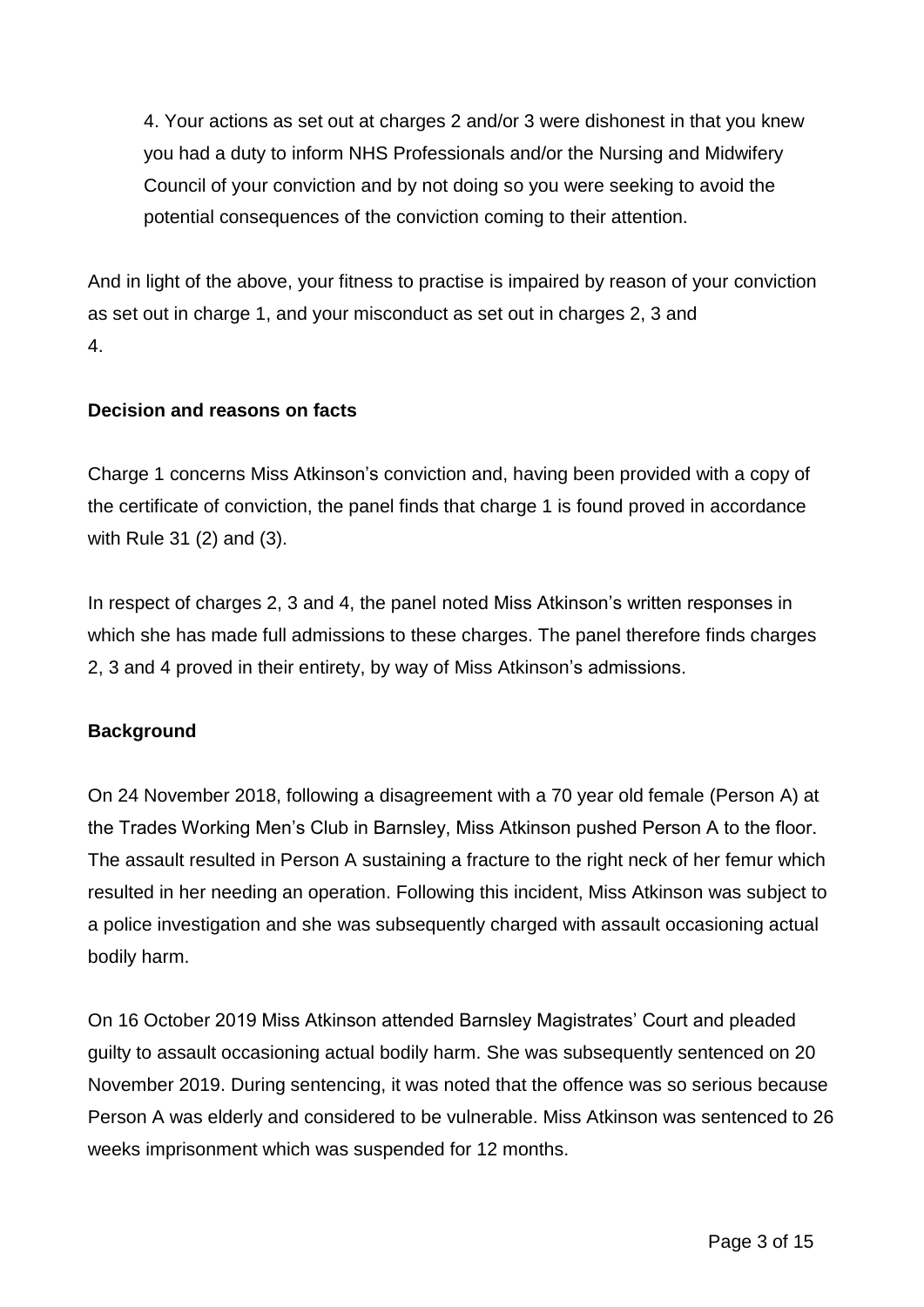On 5 February 2020, the NMC received a referral about Miss Atkinson from a member of the public. This matter, whilst separate from the concerns in this case and closed during screening, triggered the NMC to undertake a Police National Computer (PNC) check during its initial investigations. This PNC check returned information about Miss Atkinson's conviction. This conviction had not been disclosed to the NMC by Miss Atkinson and, as a consequence, an 'Article 22(6)' referral was opened by the NMC in June 2020.

Miss Atkinson commenced employment with NHS Professionals on 3 August 2019 as a 'Flexible Worker'. During the registration process Miss Atkinson failed to disclose the police investigation to her employer. Further, she did not inform them of her subsequent conviction on 16 October 2019. NHS Professionals were not aware of Miss Atkinson's conviction until the Trust that Miss Atkinson was working at forwarded an email from the NMC dated 6 March 2020.

### **Fitness to practise**

Having announced its findings on the facts, the panel then considered whether, on the basis of the facts found proved, Miss Atkinson's fitness to practise is currently impaired by reason of her conviction in respect of charge 1.

In respect of charges 2, 3 and 4, the panel also considered whether the facts found proved amount to misconduct and, if so, whether Miss Atkinson's fitness to practise is currently impaired. There is no statutory definition of fitness to practise. However, the NMC has defined fitness to practise as a registrant's suitability to remain on the register unrestricted.

The panel, in reaching its decision, has recognised its statutory duty to protect the public and maintain public confidence in the profession. Further, it bore in mind that there is no burden or standard of proof at this stage and it has therefore exercised its own professional judgement.

The panel adopted a two-stage process in its consideration. First, the panel must determine whether the facts found proved amount to misconduct in respect of charges 2, 3 and 4. Secondly, only if the facts found proved amount to misconduct, the panel must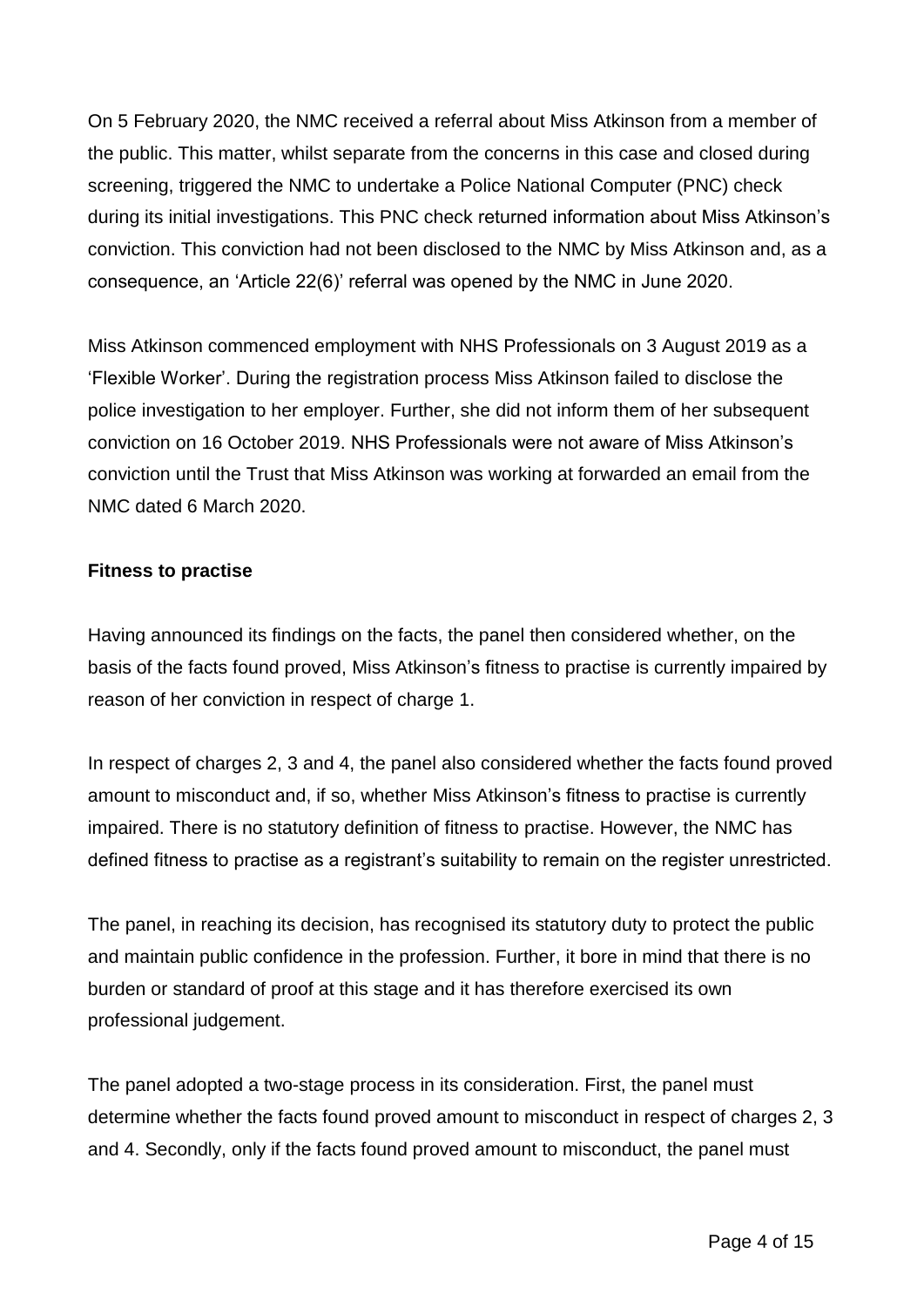decide whether, in all the circumstances, Miss Atkinson's fitness to practise is currently impaired as a result of that misconduct.

## **Representations on misconduct and impairment**

The panel had regard to the NMC's written submissions as set out in the statement of case:

## *'Conviction/ Misconduct*

*At the time of the incident, the 2018 Code of Practice was in force. We consider the following provision(s) of the Code have been breached in this case;*

*20.1 keep to and uphold the standards and values set out in the Code 20.4 keep to the laws of the country in which you are practising 23.2 tell both us and any employers as soon as you can about any caution or charge against you, or if you have received a conditional discharge in relation to, or have been found guilty of, a criminal offence (other than a protected caution or conviction)*

*As per the NMC Code of Conduct, the Registrant is required, as a registered nurse, to keep to the laws of the country and notify the NMC and her employer of any convictions received.*

## *Impairment*

*We consider the following questions from the case of Grant can be answered in the affirmative both in respect of past conduct and future risk:*

*1. …*

*2. The Registrant in the past brought and/or is liable in the future to bring the nursing profession into disrepute; and/or*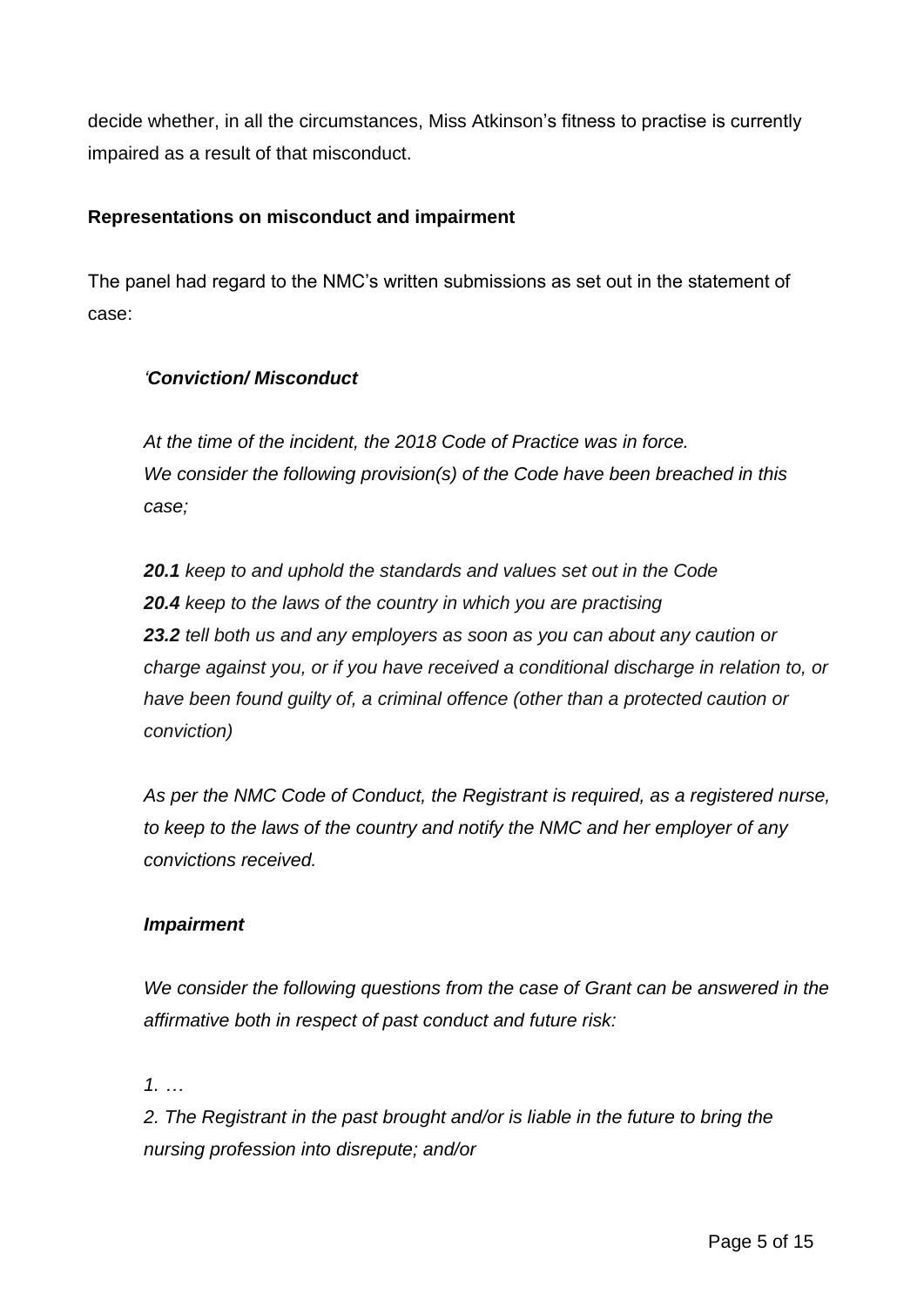*3. The Registrant in the past committed a breach of one of the fundamental tenets of the nursing profession and/or is liable to do so in the future 4. The Registrant in the past acted dishonestly and/or is liable to act dishonestly in the future.*

*We consider the Registrant has displayed limited insight.*

*We take this view because although the offence was serious enough to warrant a suspended custodial sentence, the Registrant's reflection has been superficial. She has told the NMC that she is very sorry that the offence took place. The Registrant says she was "in the wrong place at the wrong time" and has asserted that she will not repeat the offence.*

*In respect of the failure to report the conviction to the NMC and employer, the Registrant says that she feared losing a job that she loved and the loss of income.*

*The Registrant has not worked since 6 March 2020.*

*We consider there is a continuing risk to the public due to the Registrant's lack of full insight.*

*We consider there is a public interest in a finding of impairment being made in this case to declare and uphold proper standards of conduct and behavior [sic]. The Registrant's conduct engages the public interest because her actions resulted in a criminal conviction for a serious offence warranting a suspended custodial sentence. The Registrant's dishonest failure to inform the NMC and her employer of the conviction exacerbates the seriousness of this case.'*

The panel also had regard to Miss Atkinson's handwritten submissions dated 28 April 2022.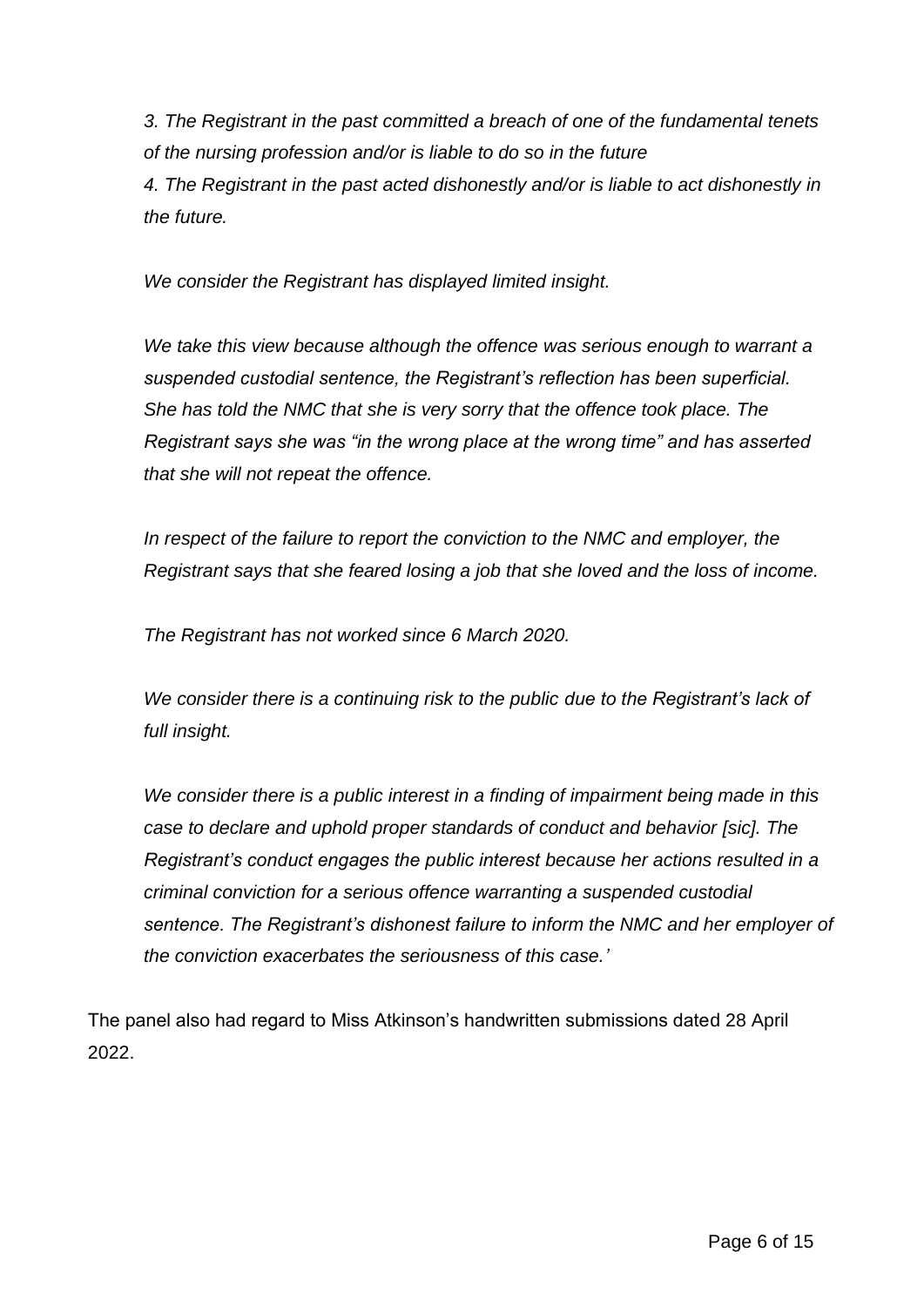### **Decision and reasons on misconduct**

When determining whether the facts found proved amount to misconduct in respect of charges 2, 3 and 4, the panel had regard to the terms of the Code.

The panel was of the view that Miss Atkinson's actions did fall significantly short of the standards expected of a registered nurse, and that her actions amounted to a breach of the Code. Specifically:

**20.1** keep to and uphold the standards and values set out in the Code

**20.2** act with honesty and integrity at all times…

**20.4** keep to the laws of the country in which you are practising

**23.2** tell both us and any employers as soon as you can about any caution or charge against you, or if you have received a conditional discharge in relation to, or have been found guilty of, a criminal offence (other than a protected caution or conviction)

The panel appreciated that breaches of the Code do not automatically result in a finding of misconduct. However, the panel was of the view that Miss Atkinson's dishonest behaviour in knowingly failing to notify her employer or the NMC of her conviction was serious and fell far below the standards expected of a registered nurse and amounted to misconduct.

### **Decision and reasons on impairment**

The panel next went on to decide if as a result of the misconduct and conviction, Miss Atkinson's fitness to practise is currently impaired.

Nurses occupy a position of privilege and trust in society and are expected at all times to be professional. Patients and their families must be able to trust nurses with their lives and the lives of their loved ones. To justify that trust, nurses must be honest and open and act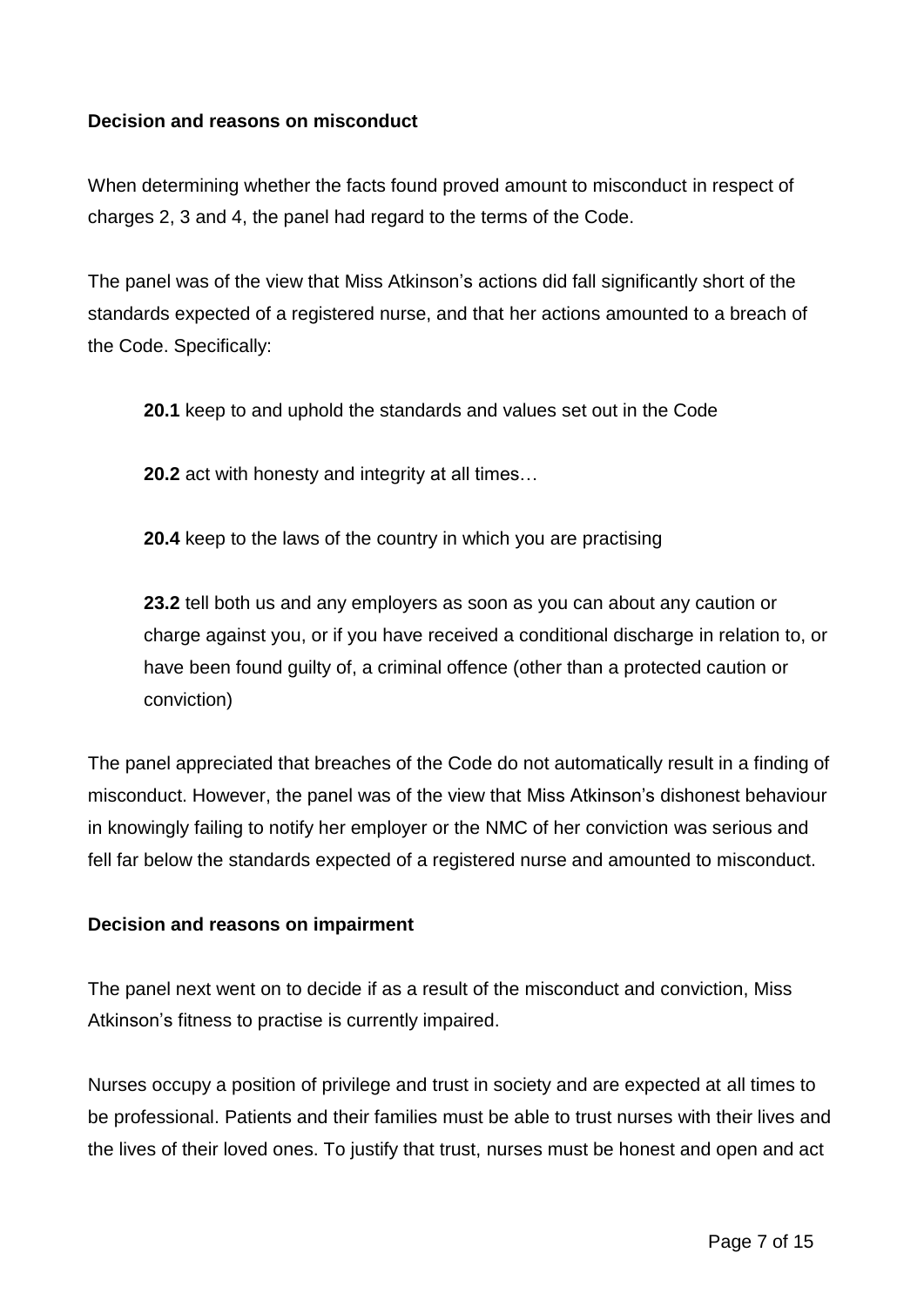with integrity. They must make sure that their conduct at all times justifies both their patients' and the public's trust in the profession.

In this regard the panel considered the judgment of Mrs Justice Cox in the case of *CHRE v NMC and Grant* in reaching its decision. In paragraph 74, she said:

*'In determining whether a practitioner's fitness to practise is impaired by reason of misconduct, the relevant panel should generally consider not only whether the practitioner continues to present a risk to members of the public in his or her current role, but also whether the need to uphold proper professional standards and public confidence in the profession would be undermined if a finding of impairment were not made in the particular circumstances.'*

In paragraph 76, Mrs Justice Cox referred to Dame Janet Smith's "test" which reads as follows:

*'Do our findings of fact in respect of the doctor's misconduct, deficient professional performance, adverse health, conviction, caution or determination show that his/her fitness to practise is impaired in the sense that s/he:*

*a) …*

- *b) has in the past brought and/or is liable in the future to bring the medical profession into disrepute; and/or*
- *c) has in the past breached and/or is liable in the future to breach one of the fundamental tenets of the medical profession; and/or*
- *d) has in the past acted dishonestly and/or is liable to act dishonestly in the future.'*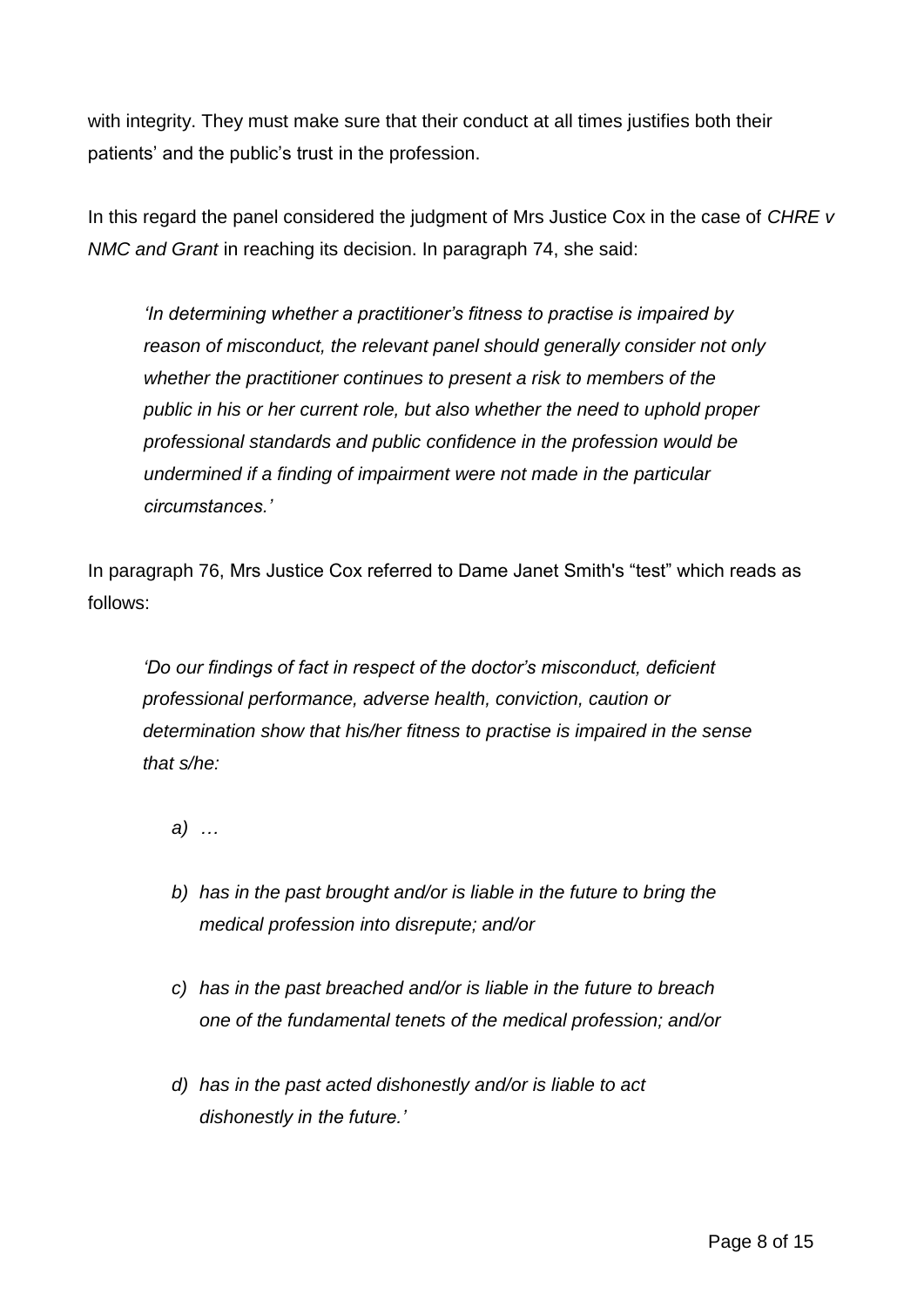The panel determined that limbs b, c and d were engaged in this case. The panel found that Miss Atkinson's conviction and misconduct brought the profession into disrepute. The panel was of the view that Miss Atkinson's conviction is serious as it involved an assault of Person A, an elderly and vulnerable person. The panel considered that a conviction of this nature had brought the profession into disrepute and breached fundamental tenets of the profession; a nurse is expected to be compassionate and treat others with dignity and respect. The panel also found that Miss Atkinson's dishonest conduct brought the profession into disrepute and breached fundamental tenets of the profession. It was satisfied that confidence in the nursing profession would be undermined if its regulator did not find charges relating to dishonesty extremely serious.

The panel went on to consider whether Miss Atkinson is likely to repeat her misconduct. It had regard to the Pre-Sentence Report completed by HM Prison & Probation Service completed on 5 November 2019 in which the following was stated:

## *'Likelihood of further offending:*

*Based on Ms Atkinson's lack of previous convictions she is assessed as posing a low risk of further offending. I did not identify any factors which indicate a higher likelihood of reconviction.'*

The panel also had regard to Miss Atkinson's written representations. It found that she expressed genuine remorse for her actions but her insight into her conviction and misconduct was limited. The panel noted that Miss Atkinson accepted that she acted dishonestly in failing to notify her employer and the NMC of her conviction and that she said she failed to do so because she was *'embarrassed'* and *'ashamed'*. Whilst the panel noted that HM Prison & Probation Service consider that Miss Atkinson poses a low risk of re-offending, the panel found that there was no evidence before it to demonstrate that she would not act dishonestly in the future.

The panel considered that the conviction for assaulting and causing harm to Person A and the subsequent misconduct through seeking to conceal the conviction and acting dishonestly, are extremely serious, attitudinal in nature and inherently difficult to remediate.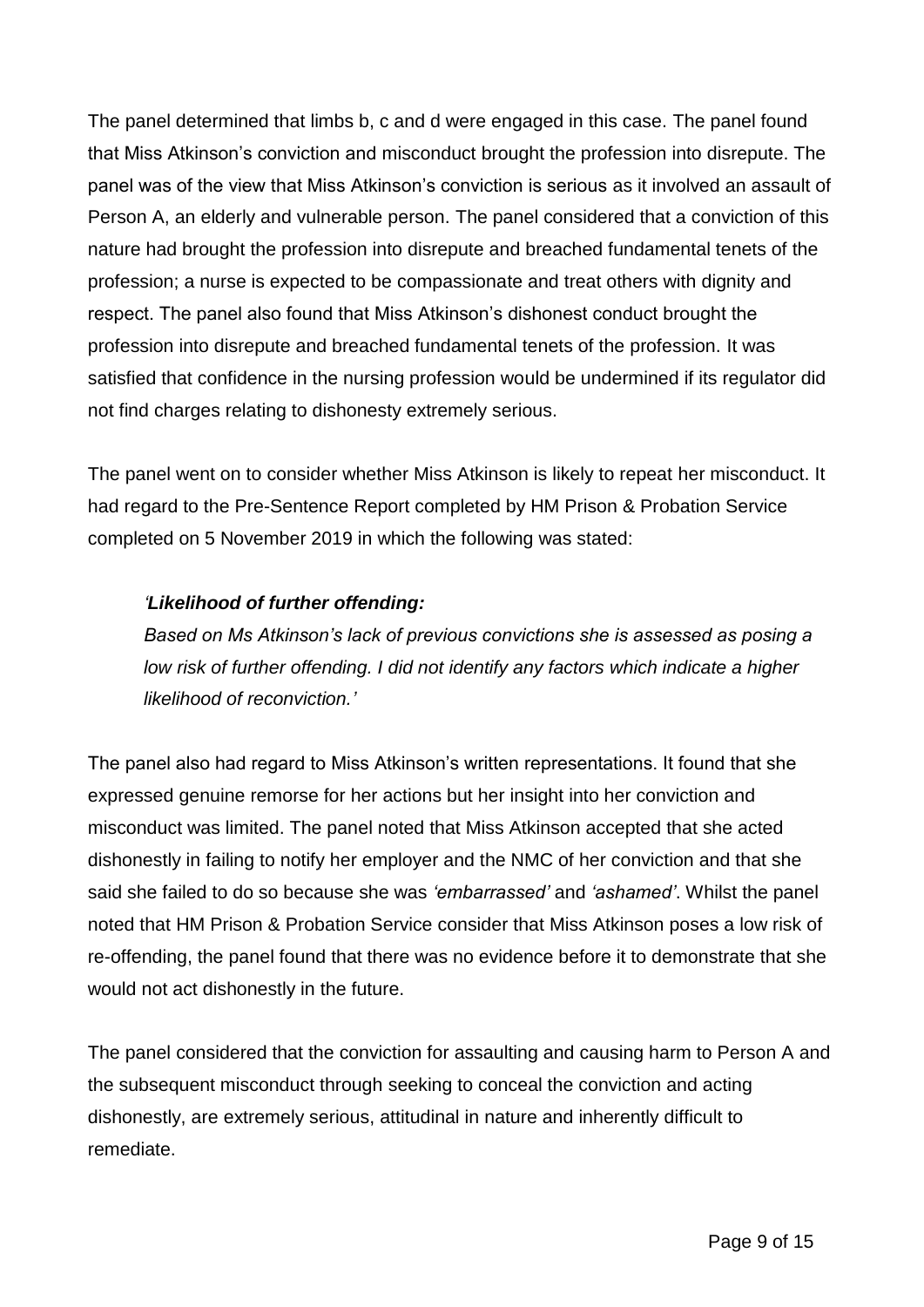The panel noted that this is brought on public interest grounds alone and that no concerns have been raised about her clinical practice.

The panel bore in mind that the overarching objectives of the NMC are to protect, promote and maintain the health, safety, and well-being of the public and patients, and to uphold and protect the wider public interest. This includes promoting and maintaining public confidence in the nursing and midwifery professions and upholding the proper professional standards for members of those professions.

The panel determined that a finding of impairment on public interest grounds is required because a fully informed member of the public would be very concerned that a nurse was convicted of assault and received a suspended custodial sentence. Furthermore, a member of the public would be also concerned that a nurse acted without integrity and dishonestly in seeking to conceal her conviction. The panel therefore concluded that public confidence in the profession would be undermined if a finding of impairment were not made in this case and finds Miss Atkinson's fitness to practise impaired on the grounds of public interest.

Having regard to all of the above, the panel was satisfied that Mss Atkinson's fitness to practise is currently impaired.

### **Sanction**

The panel has considered this case very carefully and has decided to make a striking-off order. It directs the registrar to strike Miss Atkinson off the register. The effect of this order is that the NMC register will show that Miss Atkinson has been struck-off the register.

In reaching this decision, the panel has had regard to all the evidence that has been adduced in this case and had careful regard to the Sanctions Guidance (SG) published by the NMC. The panel accepted the advice of the legal assessor.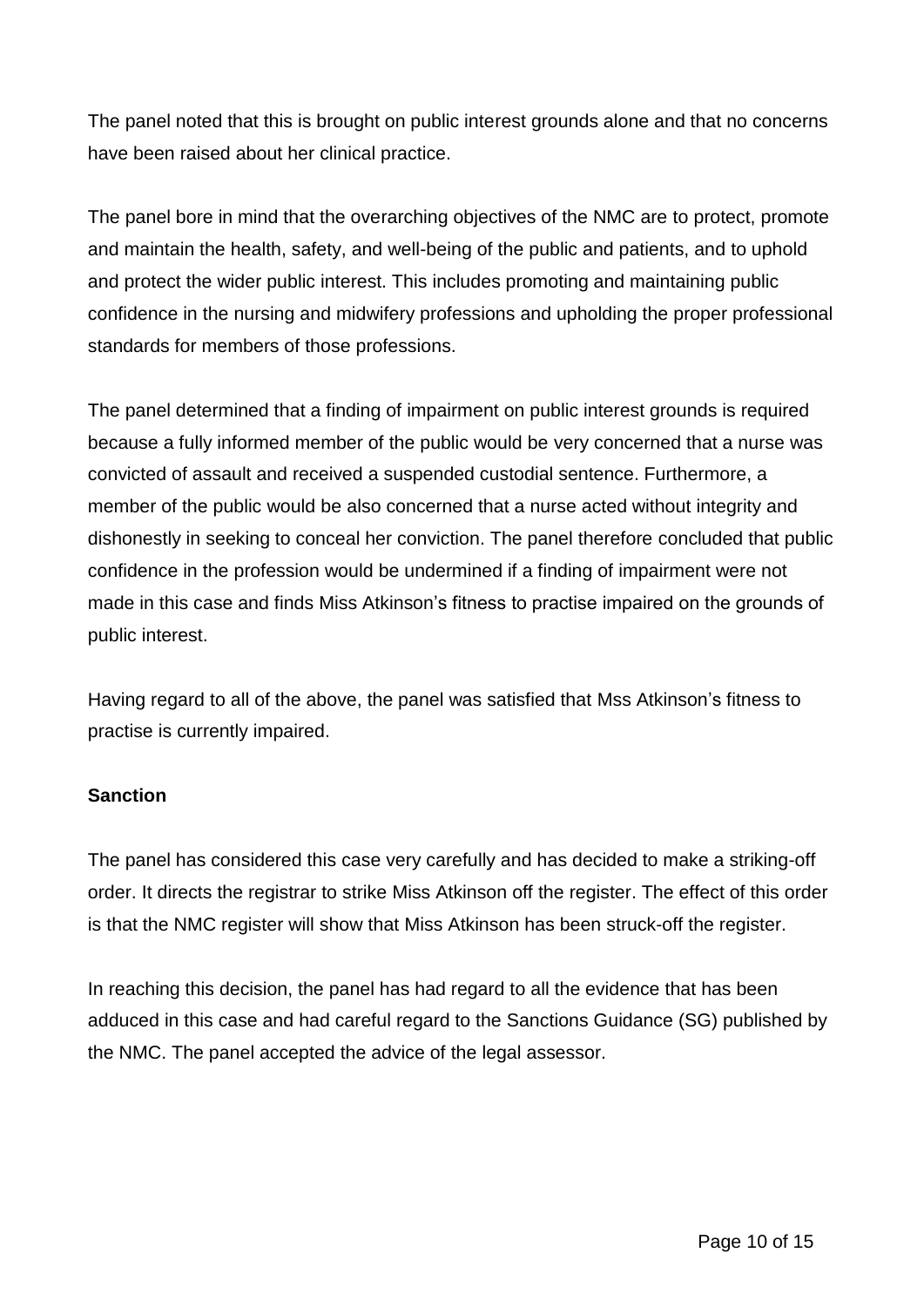## **Representations on sanction**

The panel noted that the NMC had sent Miss Atkinson it's statement of case notifying her that it would seek the imposition of a striking off order if it found her fitness to practise currently impaired.

The panel also bore in mind Miss Atkinson's written representations dated 28 April 2022.

### **Decision and reasons on sanction**

Having found Miss Atkinson's fitness to practise currently impaired, the panel went on to consider what sanction, if any, it should impose in this case. The panel has borne in mind that any sanction imposed must be appropriate and proportionate and, although not intended to be punitive in its effect, may have such consequences. The panel had careful regard to the SG. The decision on sanction is a matter for the panel independently exercising its own judgement.

The panel took into account the following aggravating features:

- Miss Atkinson, as a healthcare professional, must have been aware of the potential health complications arising from injuring an elderly and vulnerable person.
- Her actions caused harm to Person A.
- Miss Atkinson knowingly concealed her conviction from her employer and regulator.
- Her dishonesty was pre-meditated, occurring over a long period of time and only came to light because of another NMC investigation.
- Miss Atkinson has demonstrated limited insight into her dishonesty.
- She benefited financially from her dishonesty.

The panel also took into account the following mitigating features:

- Miss Atkinson appears to demonstrate genuine remorse for her conduct.
- She made full admissions to the NMC charges.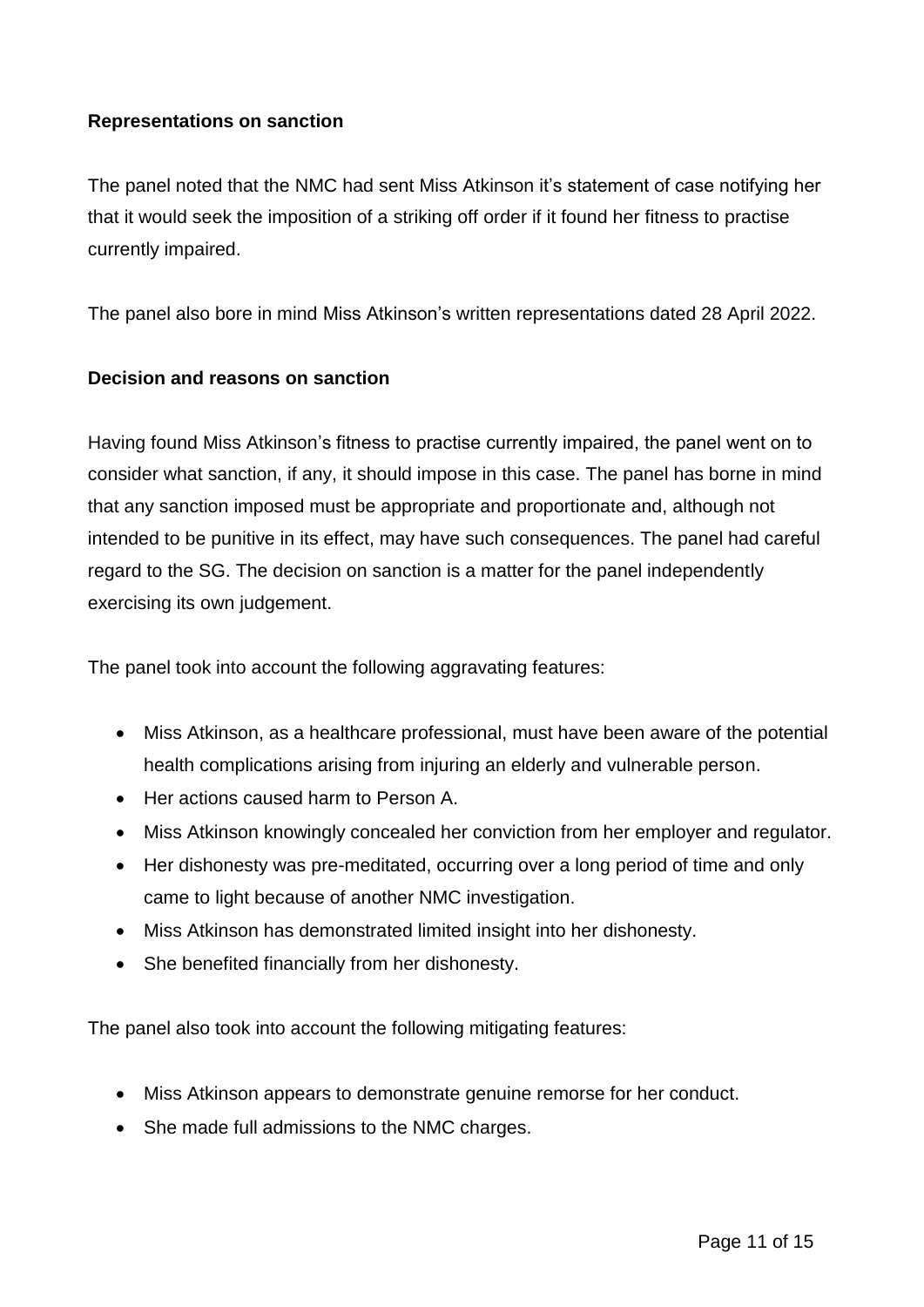The panel first considered whether to take no action but concluded that this would be inappropriate in view of the seriousness and nature of this case. The panel decided that it would be neither proportionate nor in the public interest to take no further action.

It then considered the imposition of a caution order but again determined that, due to the seriousness and nature of the case, and the dishonesty identified, an order that does not restrict Miss Atkinson's practice would not be appropriate in the circumstances. The SG states that a caution order may be appropriate where *'the case is at the lower end of the spectrum of impaired fitness to practise and the panel wishes to mark that the behaviour was unacceptable and must not happen again.'* The panel considered that Miss Atkinson's misconduct was not at the lower end of the spectrum and that a caution order would be inappropriate in view of the seriousness of the case. The panel decided that it would be neither proportionate nor in the public interest to impose a caution order.

The panel next considered whether placing conditions of practice on Miss Atkinson's registration would be a sufficient and appropriate response. The panel is of the view that there are no practical or workable conditions that could be formulated, given the nature of the charges in this case. The panel determined that the dishonest conduct, and the conduct which led to Miss Atkinson's conviction and suspended custodial sentence, was not something that can be addressed through retraining given the deep-seated personality and attitudinal problems identified in this case. Furthermore, the panel concluded that the placing of conditions on Miss Atkinson's registration would not adequately address the seriousness of this case.

The panel then went on to consider whether a suspension order would be an appropriate sanction. The SG states that suspension order may be appropriate where some of the following factors are apparent:

- *A single instance of misconduct but where a lesser sanction is not sufficient;*
- *No evidence of harmful deep-seated personality or attitudinal problems;*
- *No evidence of repetition of behaviour since the incident;*
- *The Committee is satisfied that the nurse or midwife has insight and does not pose a significant risk of repeating behaviour…*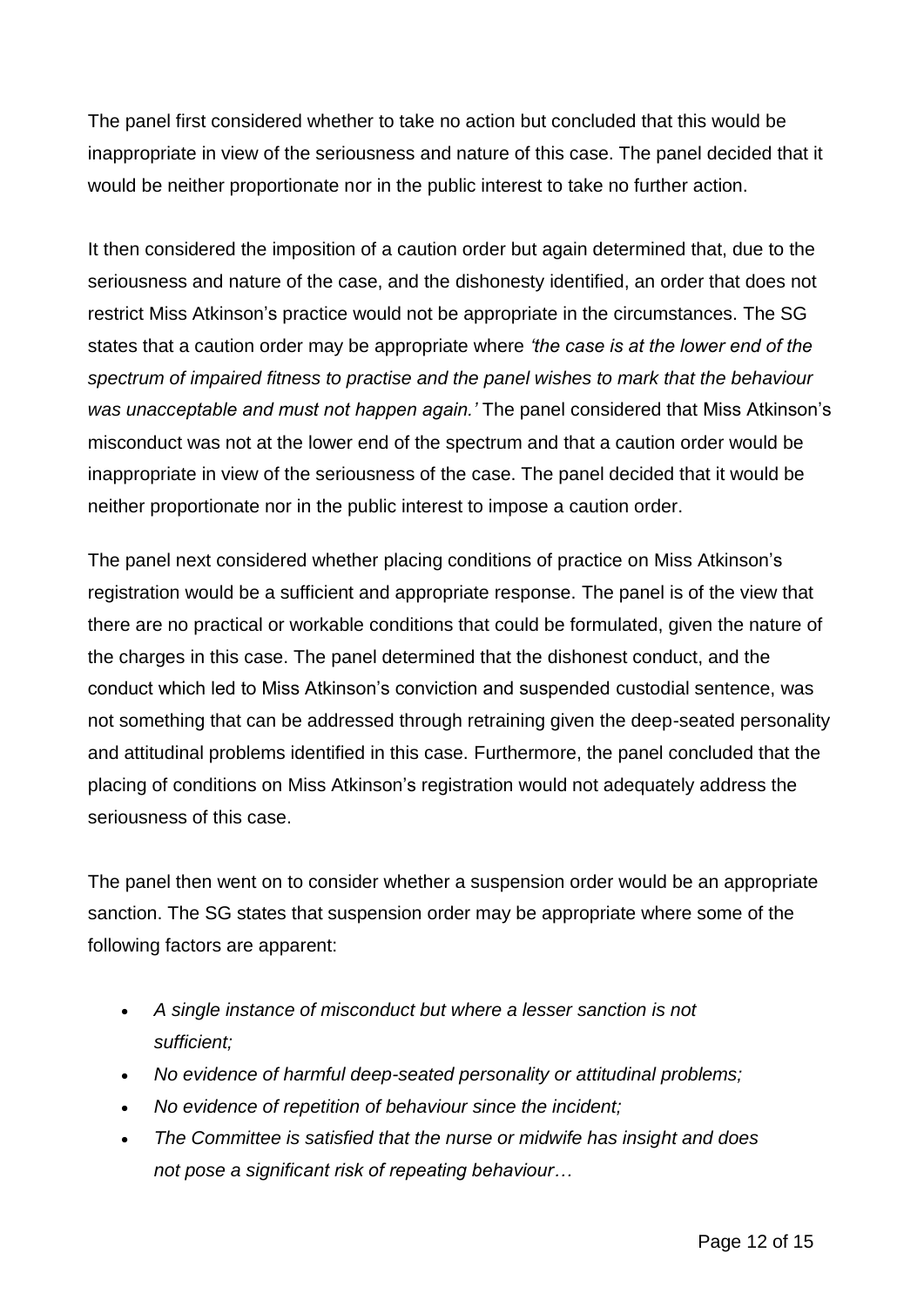The conduct, as highlighted by the facts found proved, was a significant departure from the standards expected of a registered nurse. The panel considered that the serious breach of the fundamental tenets of the profession evidenced by Miss Atkinson's actions is fundamentally incompatible with her remaining on the register. Miss Atkinson's dishonesty had not been restricted to a one off incident but had persisted over many months, only coming to light when she became subject to a separate NMC investigation. The panel considered that Miss Atkinson, while clearly remorseful, demonstrated limited insight into why she had made the decision to conceal her conviction from both her employer and the NMC. She had not provided evidence that she had reflected fully on her misconduct and therefore the panel concluded that there was a real risk of repetition in terms of dishonesty.

In this particular case, the panel determined that a suspension order would not be a sufficient, appropriate or proportionate sanction and would not uphold proper professional standards in this case.

Finally, in looking at a striking-off order, the panel took note of the following paragraphs of the SG:

- *Do the regulatory concerns about the nurse or midwife raise fundamental questions about their professionalism?*
- *Can public confidence in nurses and midwives be maintained if the nurse or midwife is not removed from the register?*
- *Is striking-off the only sanction which will be sufficient to protect patients, members of the public, or maintain professional standards?*

Miss Atkinson's actions were significant departures from the standards expected of a registered nurse, and are fundamentally incompatible with her remaining on the register. The panel was of the view that the findings in this particular case demonstrate that Miss Atkinson's actions were serious and to allow her to continue practising would undermine public confidence in the profession and in the NMC as a regulatory body.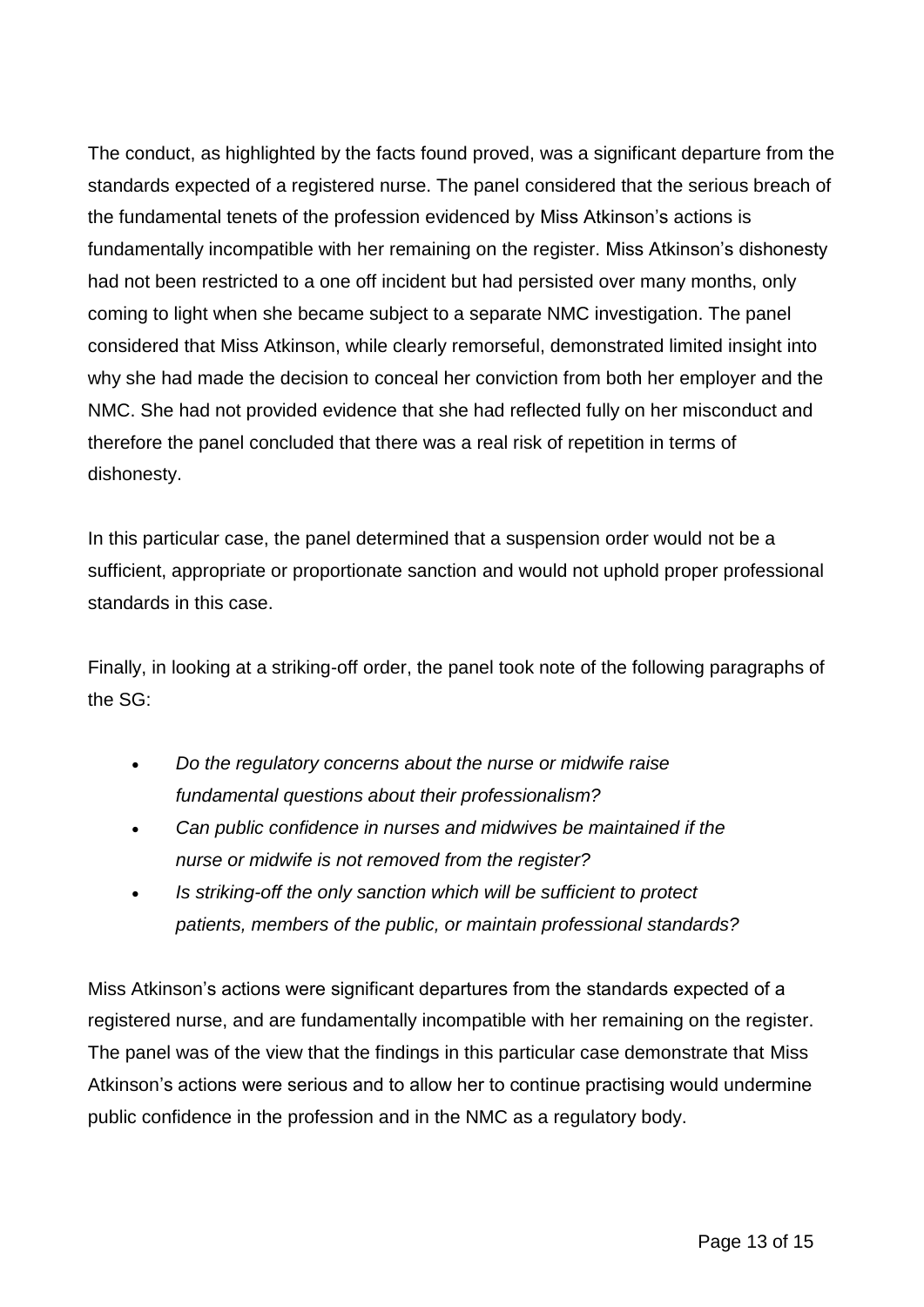Balancing all of these factors and after taking into account all the evidence before it during this case, the panel determined that the appropriate and proportionate sanction is that of a striking-off order. Having regard to the effect of Miss Atkinson's actions in bringing the profession into disrepute by adversely affecting the public's view of how a registered nurse should conduct themselves, the panel has concluded that nothing short of this would be sufficient in this case.

The panel considered that this order was necessary to mark the importance of maintaining public confidence in the profession, and to send to the public and the profession a clear message about the standard of behaviour required of a registered nurse.

### **Decision and reasons on interim order**

As the striking-off order cannot take effect until the end of the 28-day appeal period, the panel has considered whether an interim order is required in the specific circumstances of this case. It may only make an interim order if it is satisfied that it is necessary for the protection of the public, is otherwise in the public interest or in Miss Atkinson's own interest until the striking-off sanction takes effect.

The panel accepted the advice of the legal assessor.

The panel was satisfied that an interim order is necessary due to the high public interest in this case. The panel had regard to the seriousness of the facts found proved and the reasons set out in its decision for the substantive order in reaching the decision to impose an interim order.

The panel concluded that an interim conditions of practice order would not be appropriate or proportionate in this case, due to the reasons already identified in the panel's determination for imposing the substantive order. The panel therefore imposed an interim suspension order for a period of 18 months due to cover the appeal period.

If no appeal is made, then the interim suspension order will be replaced by the substantive striking off order 28 days after Miss Atkinson is sent the decision of this hearing in writing.